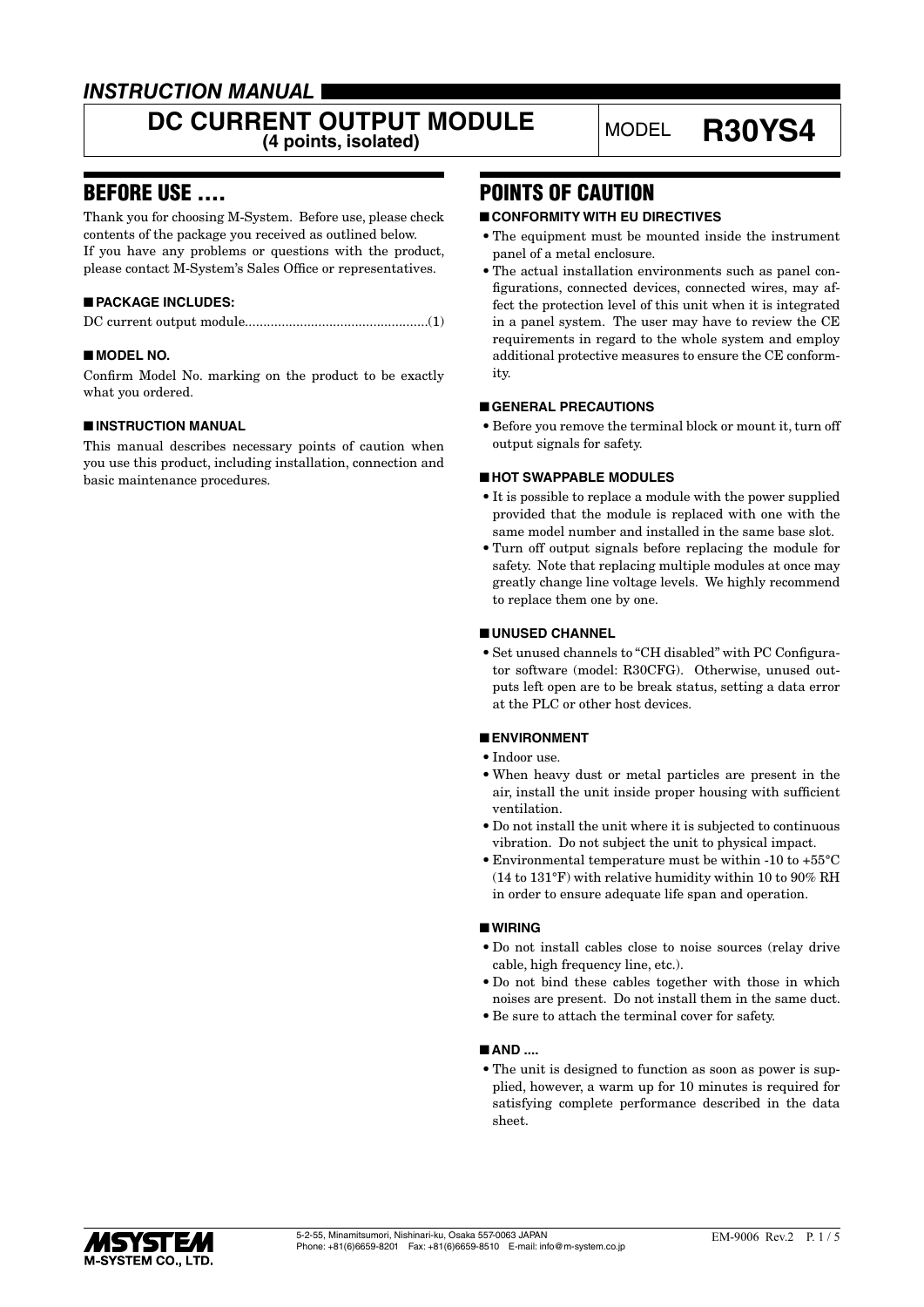### COMPONENT IDENTIFICATION

#### ■ **FRONT VIEW**





■ **BOTTOM VIEW**



#### ■ **STATUS INDICATOR LED**

| ID         | <b>COLOR</b> | <b>FUNCTION</b>                              |  |
|------------|--------------|----------------------------------------------|--|
| <b>RUN</b> | Green        | ON in normal host communication              |  |
|            |              | OFF in host communication error              |  |
| ERR.       | Red          | OFF when internal bus operates normally      |  |
|            |              | Blinking when output wire breakdown detected |  |
|            |              | ON when an internal bus error occurs         |  |

### ■ **TERMINAL ASSIGNMENTS**

|                  | 1              |
|------------------|----------------|
| 11               | 11             |
| COM <sub>1</sub> | $\overline{2}$ |
| 12               | I2             |
| COM <sub>2</sub> | 3              |
| 13               | IЗ             |
| COM3             | $\overline{4}$ |
| 14               | 14             |
| COM4             | 5              |
| 15               | ΝC             |
| ΝC               | 6              |
| 16               | ΝC             |
| ΝC               | 7              |
| 17               | ΝC             |
| ΝC               | 8              |
| 18               | ΝC             |
| ΝC               | 9              |
| 19               | ΝC             |
| ΝC               | 10             |
| 20               | ΝC             |
| ΝC               |                |

| NO.                                                  | ID                  | <b>FUNCTION</b>  | NO.              | ID               | <b>FUNCTION</b> |
|------------------------------------------------------|---------------------|------------------|------------------|------------------|-----------------|
| Ι1<br>Current Output 1<br>1                          |                     | 11               | COM <sub>1</sub> | Common 1         |                 |
| $\overline{2}$                                       | 12                  | Current Output 2 | 12               | COM <sub>2</sub> | Common 2        |
| 3                                                    | 13                  | Current Output 3 |                  | COM <sub>3</sub> | Common 3        |
| Current Output 4<br>$\overline{4}$<br>I <sub>4</sub> |                     | 14               | COM <sub>4</sub> | Common 4         |                 |
| 5                                                    | NC                  | No connection    | 15               | NC               | No connection   |
| 6                                                    | NC<br>No connection |                  | 16               | NC               | No connection   |
| 7                                                    | NC                  | No connection    | 17               | N <sub>C</sub>   | No connection   |
| 8                                                    | NC                  | No connection    | 18               | N <sub>C</sub>   | No connection   |
| 9                                                    | NC                  | No connection    | 19               | N <sub>C</sub>   | No connection   |
| 10                                                   | NC                  | No connection    | 20               | NC               | No connection   |
|                                                      |                     |                  |                  |                  |                 |

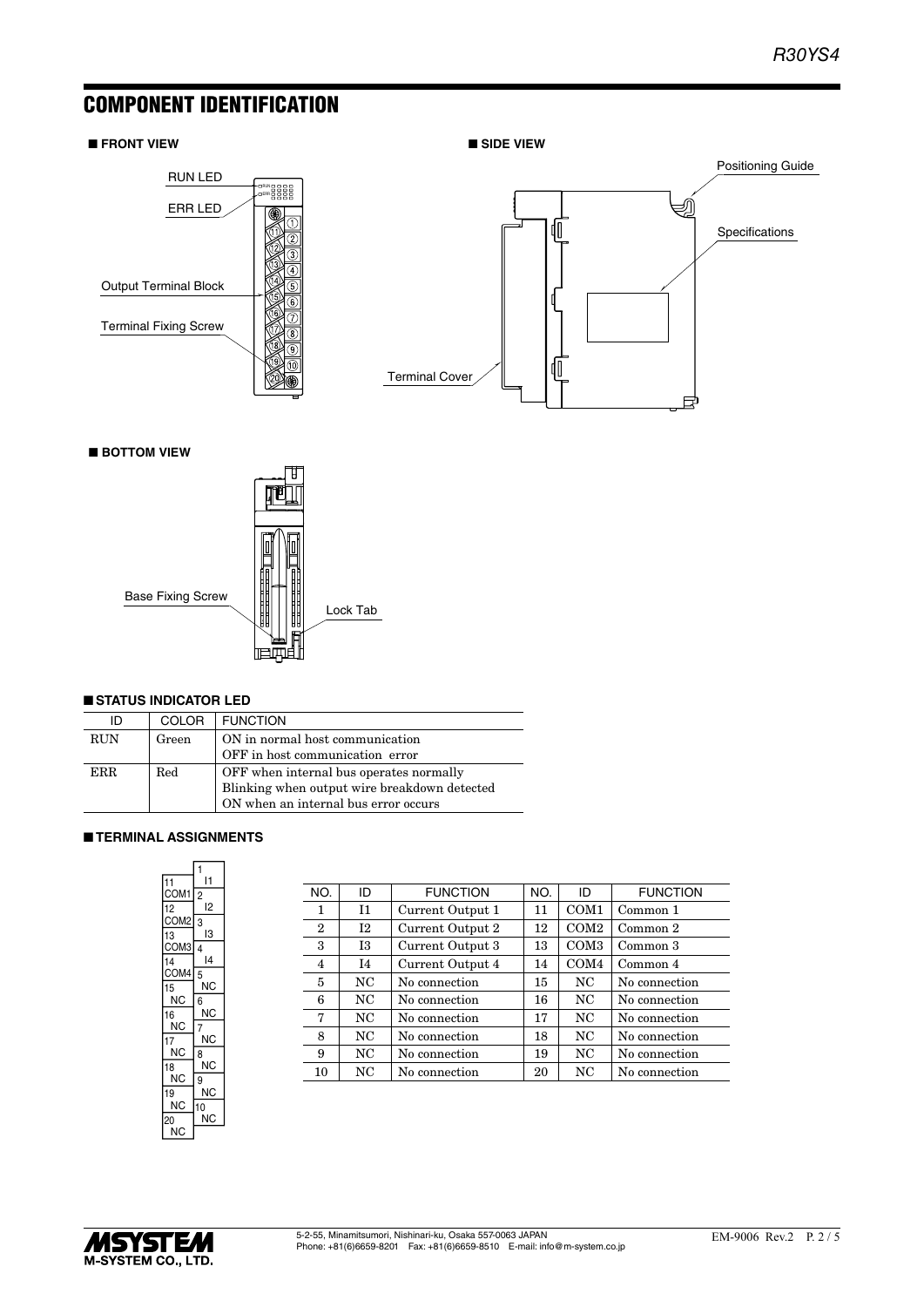## INSTALLATION

■ **INSTALLATION TO THE BASE**

Use the Installation Base (model: R30BS).

The I/O slots are numbered in the ascending order starting from the one on the immediate right side of the network module (slot 1, slot 2...).

A code indicating the I/O slot number is assigned to each I/O slot and I/O data is allocated in the order of this codes. When an I/O slot is vacant, blank data is sent or received to/ from the PLC, etc.



### ■ **HOW TO MOUNT THE MODULE**

- 1) Engage the positioning guide of the module with the Installation Base.
- 2) Pivot the module on the positioning guide and press it down until the lock tab clicks into place.



- **HOW TO REMOVE THE MODULE**
- 1) Loosen the base fixing screw using a screwdriver (stem length: 70 mm/2.76" or more).



- 2) While pressing the projection on the lock tab, push the module upward.
- 3) Detach the positioning guide of the module from the Installation Base.



3) Tighten the base fixing screw using a screwdriver (stem length: 70 mm/2.76" or more) (torque 0.5 N·m).



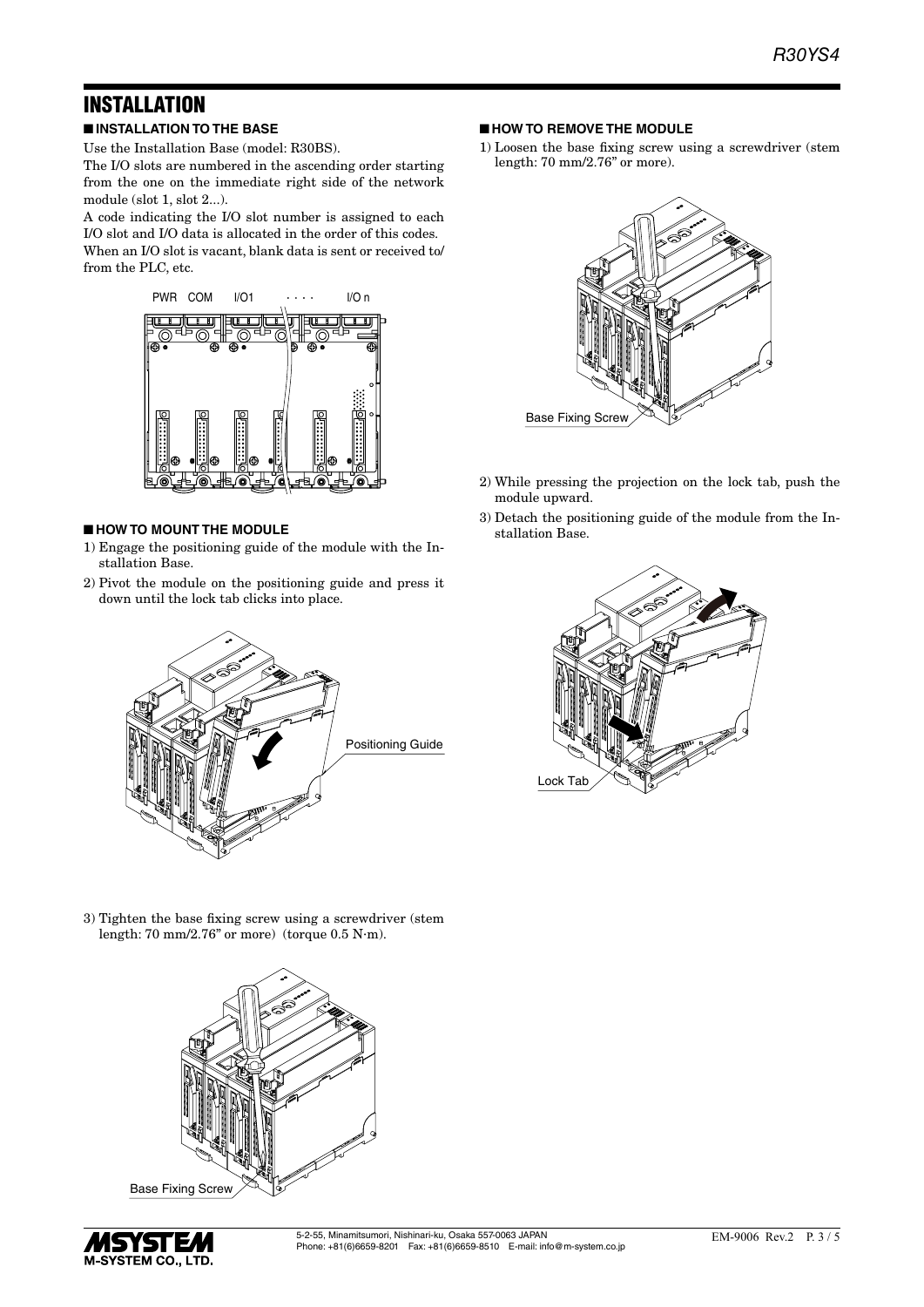### TERMINAL CONNECTIONS

Connect the unit as in the diagram below.

### ■ **EXTERNAL DIMENSIONS unit: mm (inch)**



### ■ **CONNECTION DIAGRAM**



#### **• Unused Output Channels**

Close across the unused output terminals as shown below.



Unused channels left open are equal to the wire breakdown, which turns the red ERR LED blink and sets a burnout flag at the PLC or the host device.

Unused channels can be specified and set so on the PC Configurator Software (model: R30CFG) without needing to short at the field terminals.